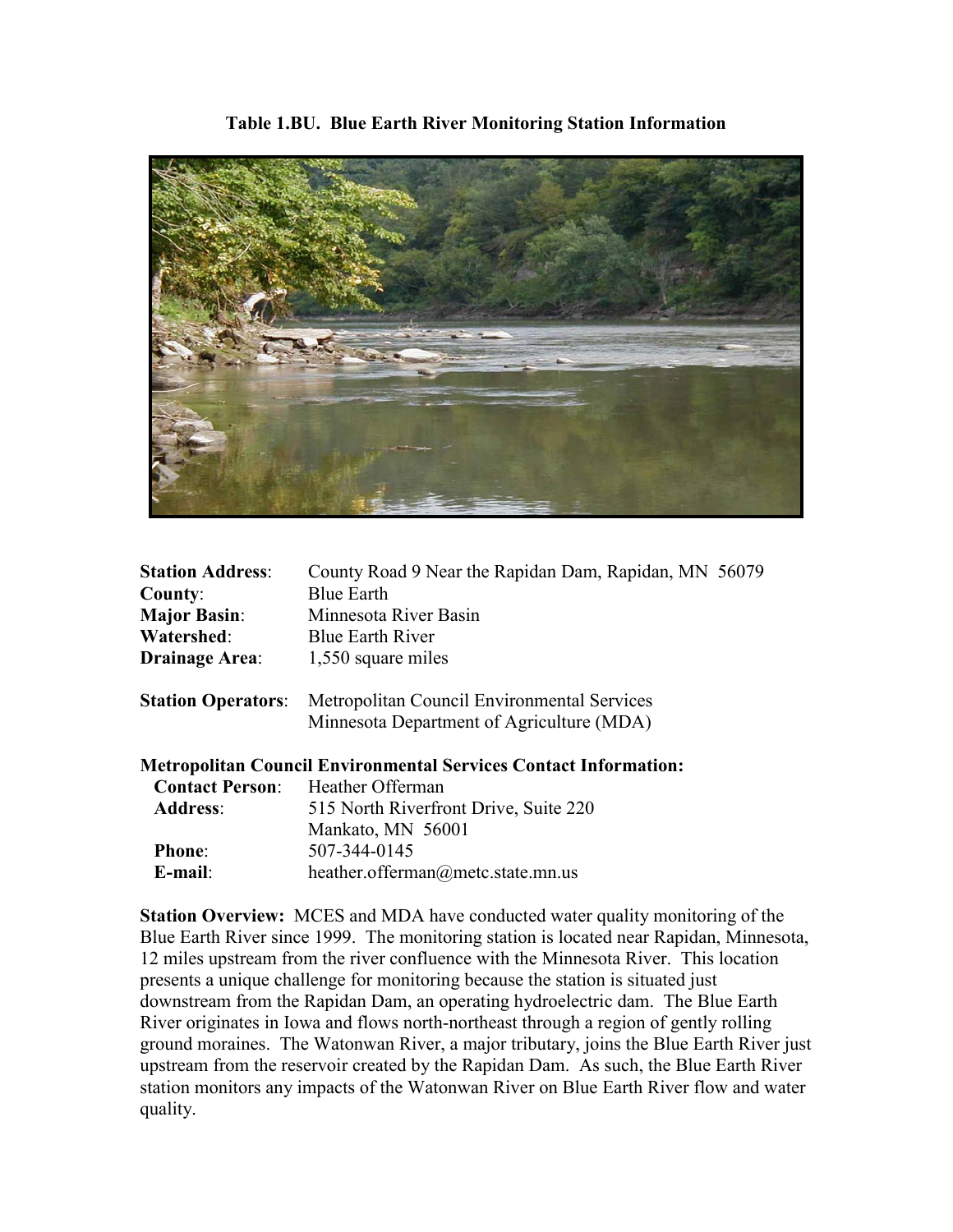MCES and MDA cooperatively operate this monitoring station, but partner with the USGS, which maintains the rating curve at this location. USGS has been monitoring river flow at this location, station number 05320000, since 1909. USGS has also intermittently collected water quality samples at this station, in 1960-1967, 1969, and 2000.

**2001 Monitoring Year**:Snowmelt began during the last week of March 2001. The Blue Earth River rose rapidly, with flow increasing from 2,000 to 16,000 cfs in less than five days. The peak daily average flow of 17,600 cfs, with a stage of 12.04 feet, occurred on April 14, 2001. This was the sixth highest peak flow on record, compared to the highest recorded daily average flow of 43,000 cfs, with a stage of 21.35 feet, on April 9, 1965.

Runoff event-based composite sampling began in early April and continued into early May, as high water conditions persisted throughout most of this time period. Composite samples were collected again in May and June following three significant storm events, two of which produced hydrograph peaks in May. In June, a rainfall event of over two inches resulted in the last large runoff event of 2001. Surrounding areas received even higher rainfall amounts, contributing runoff that caused the Blue Earth River to flow at approximately 15,000 cfs, almost equaling the flow peak observed in April 2001.

Thirty-eight samples were collected for water quality analysis during 2001, including 17 composite samples and 21 grab samples. The MCES annual water quality monitoring plan includes 12 monthly baseflow ("non-event") grab samples and approximately 10 to 15 flow-weighted composite samples collected during all runoff events in the open-water season (March-November). The 2001 sampling scheme met the goals of the MCES monitoring work plan.

Additional grab samples were obtained in 2001 due to failure of the in-stream pump, which occurred in late June. Without the use of the pump, no composite samples could be collected. Pump failure was attributed to above-normal use in April and May. Due to high water conditions throughout the summer and early fall, a new pump could not be installed until October 2001.

**For additional stream monitoring information and monitoring methods regarding this site, see www.metrocouncil.org/environment/RiversLakes.**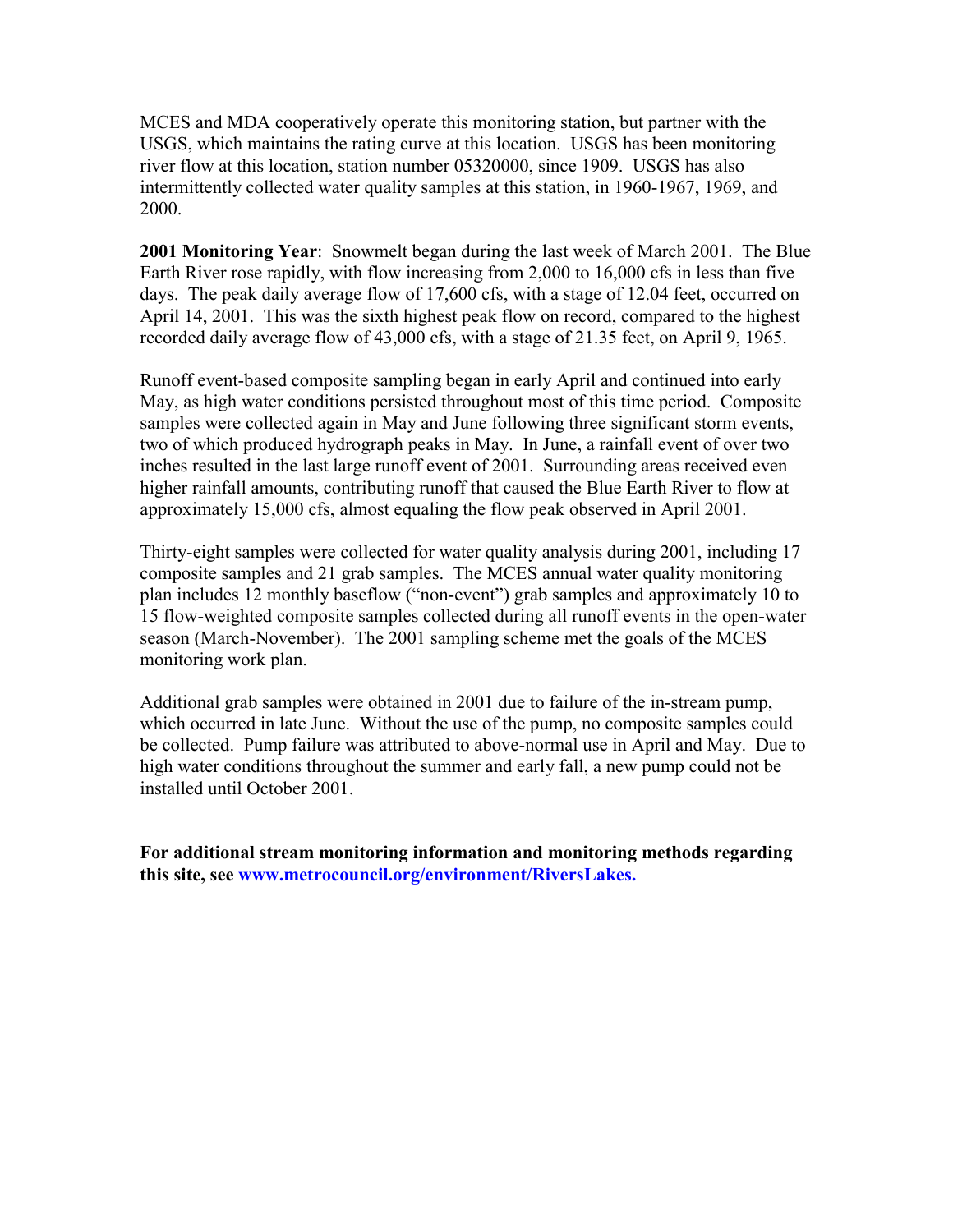

Figure 1.BU. Blue Earth River Monitoring Station Location and Watershed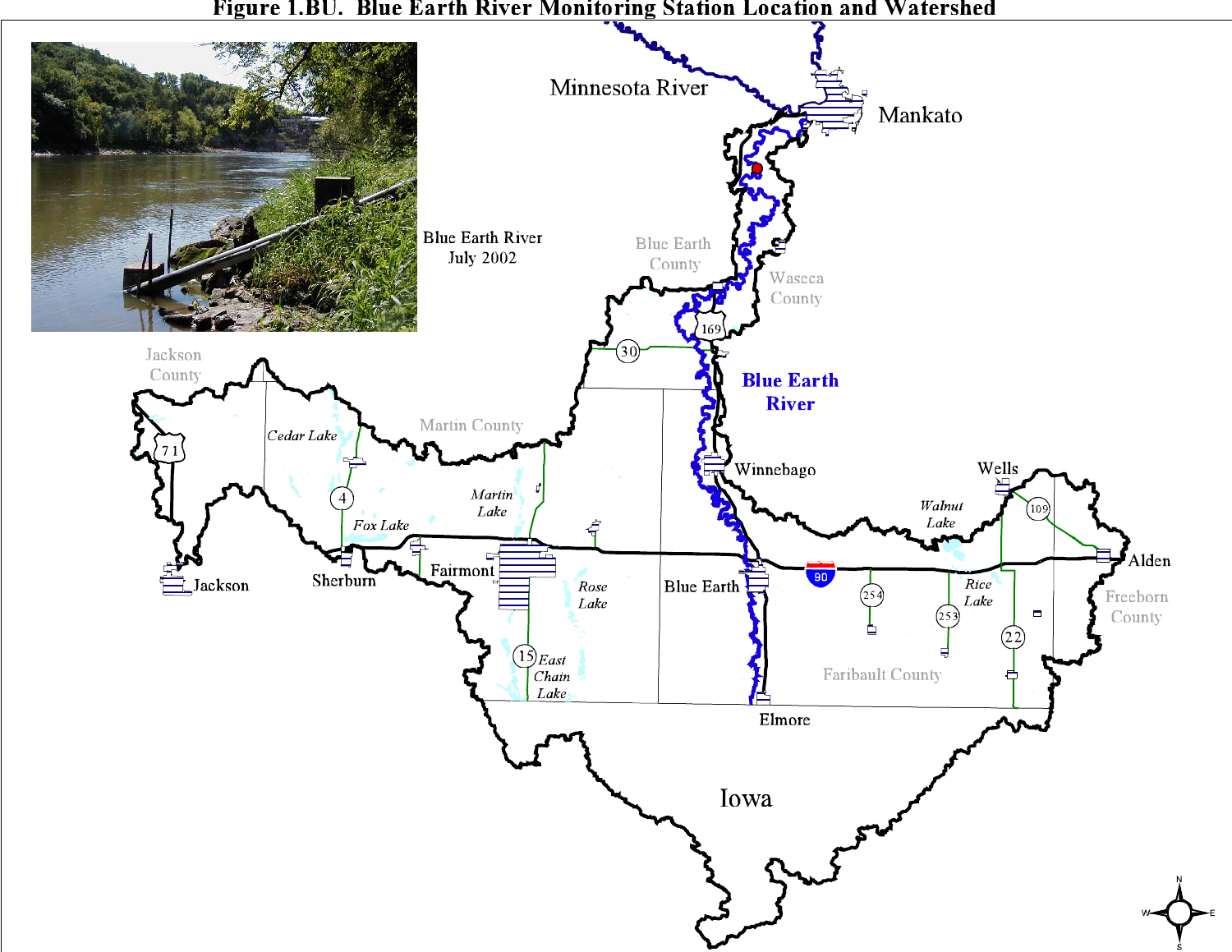

**Figure 2.BU. Blue Earth River 2001 Hydrograph with Rainfall and Sampling Information**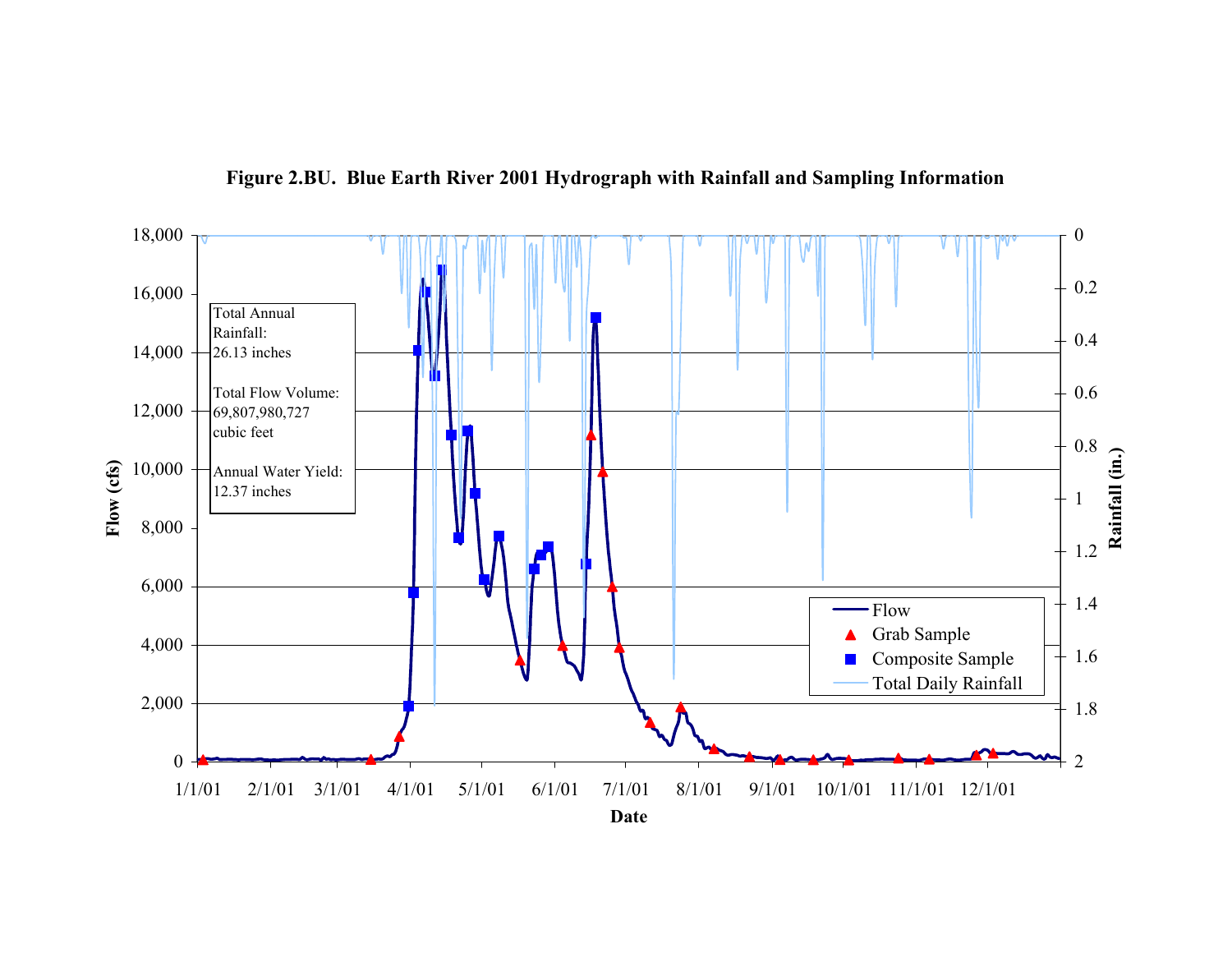| <b>Variable</b>                   | N  | Mean | <b>Median</b>  | <b>Minimum</b> | <b>Maximum</b> | 25%     | 75%   | <b>STD</b> |
|-----------------------------------|----|------|----------------|----------------|----------------|---------|-------|------------|
| Chloride, mg/L                    | 33 | 22   | 19             |                | 56             | 15      | 28    | 12         |
| Hardness, mg/L                    | 35 | 260  | 259            | 136            | 434            | 221     | 300   | 66         |
| Cadmium, ug/L                     | 23 | 0.1  | 0.1            | $0$ .          | 0.2            | 0.1     | 0.1   |            |
| Chromium, ug/L                    | 23 | 2.6  | $\overline{2}$ | 0.5            |                | 0.8     | 3.8   | 2.3        |
| Copper, ug/L                      | 23 | 5.8  | 4.5            | 2.4            | 15             | 3.5     | 7.2   | 3.3        |
| Lead, ug/L                        | 23 | 2.4  | 1.9            | 0.5            | 7.4            | $1.1\,$ | 3.3   | 1.9        |
| Nickel, ug/L                      | 23 | 6.7  | 6.1            |                | 14.1           | 4.8     | 7.9   | 2.6        |
| Zinc, $ug/L$                      | 23 | 13   | 10             |                | 39             |         | 17    | 9          |
| Nitrogen, Total Kjeldahl, mg/L    | 37 | 1.5  | 1.3            | 0.6            | 3.5            |         | 1.7   | 0.6        |
| Nitrogen, Total Nitrate, mg/L     | 38 | 7.44 | 8.11           | 0.45           | 16.1           | 3.94    | 10.81 | 4.6        |
| Phosphorus, Total, mg/L           | 37 | 0.35 | 0.29           | 0.11           |                | 0.16    | 0.53  | 0.24       |
| Phosphorus, Total Dissolved, mg/L | 37 | 0.14 | 0.15           | 0.01           | 0.36           | 0.05    | 0.22  | 0.1        |
| Solids, Total Suspended, mg/L     | 38 | 142  | 118            |                | 628            | 48      | 196   | 135        |
| Solids, Volatile Suspended, mg/L  | 38 | 17   | 14             |                | 60             |         | 21    | 13         |
| <b>Turbidity, NTU</b>             | 37 | 51   | 31             |                | 200            | 16      | 73    | 54         |
| <b>Transparency Tube, cm</b>      | 13 | 20   | 17             |                | 60             | 3       | 22    | 13         |

**Table 2.BU. Blue Earth River 2001 Water Chemistry Information**

**Table 3.BU. Blue Earth River 2001 Annual Loading Information\* for Suspended Solids and Nutrients**

|                                       |             |              | Annual            | <b>Flow</b>   |
|---------------------------------------|-------------|--------------|-------------------|---------------|
|                                       |             |              | <b>Normalized</b> | Weighted      |
|                                       |             | Annual       | Yield             | Mean          |
|                                       | Annual      | <b>Yield</b> | $(lbs/acre/in$    | Concentration |
| <b>Variable</b>                       | Load (tons) | (lbs/acre)   | of water)         | (mg/L)        |
| <b>Solids, Total Suspended</b>        | 448,920     | 577          | 47                | 206           |
| Phosphorus, Total                     | 1,006.57    | 1.29         | 0.10              | 0.46          |
| Phosphorus, Total Dissolved           | 395.18      | 0.51         | 0.04              | 0.18          |
| Nitrogen, Total Nitrate+Total Nitrite | 20,290.39   | 26.09        | 2.11              | 9.48          |

\* 2001 Annual Loading Information is provisional and may be subject to minor revisions.